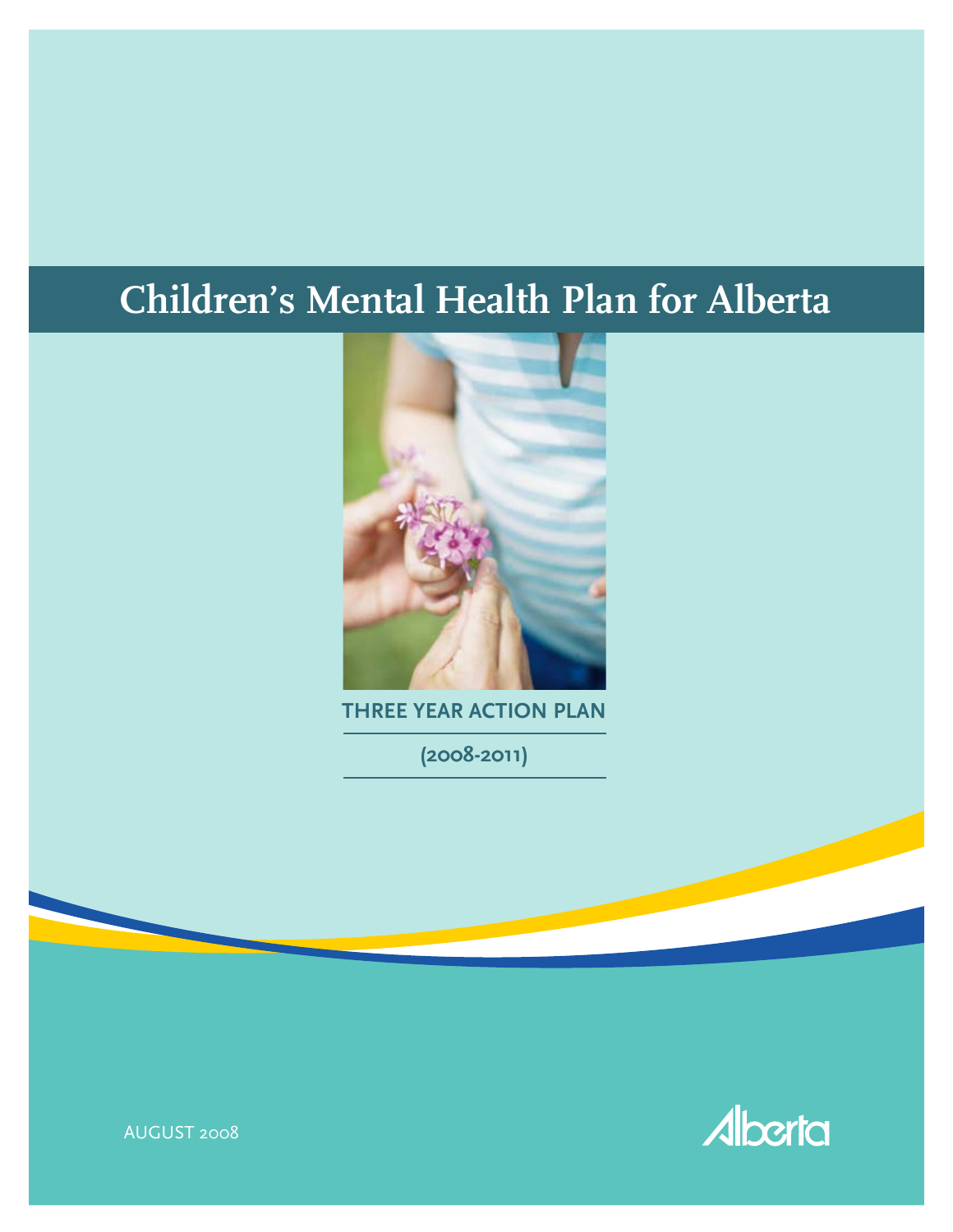# **INTRODUCTION**

he importance of healthy mental development for infants, children and youth cannot be overestimated. Parents, schools and communities have a significant impact on the development of mentally well children, and mentally well parents are a protective factor in their children's lives. Mental health is everyone's business. Together families, schools, communities and government share the responsibility to ensure that infants, children and youth have access to resources that promote optimal mental health and well-being. **T**

In many cases, young people and their families struggle with timely access to appropriate mental health services. This lack of access can result in continuing mental impairment and overall dysfunction well into adulthood. When children with mental health problems are not treated and/or supported effectively, they tend to become more vulnerable and less resilient as they approach adulthood. Without sound assessment and diagnosis, followed by effective intervention, the mental health problems of children and youth can lead to future unemployment, exclusion from society, involvement with the law, and homelessness.

On April 16, 2008 Alberta Health and Wellness launched a Health Action Plan to improve accessibility to health care and ensure the future sustainability of the health system. The Children's Mental Health Plan for Alberta: Three Year Action Plan (2008-2011) supports the Health Action Plan by providing direction and funding over the next three years for strategies to improve access to mental health services for infants, children, youth and their families. The Children's Mental Health Plan also aligns with the Health Action Plan by addressing the needs of children and youth at risk, which contributes to healthy and safe communities.

Alberta Health Services will be responsible for the health service delivery components of the three-year action plan.

The development of the Children's Mental Health Plan was informed by Positive Futures – Optimizing Mental Health for Alberta's Children & Youth: A Framework for Action (2006-2016) and findings from community and stakeholder consultations. It builds on major initiatives undertaken by the Alberta government, including the Health Workforce Action Plan and the work of Alberta's Crime Reduction and Safe Communities Task Force.

**"Children are our future. Through well-conceived policy and planning, governments can promote the mental health of children, for the benefit of the child, the family, the community and society."** 

World Health Organization (2005): Child and Adolescent Mental Health Policies and Plans.

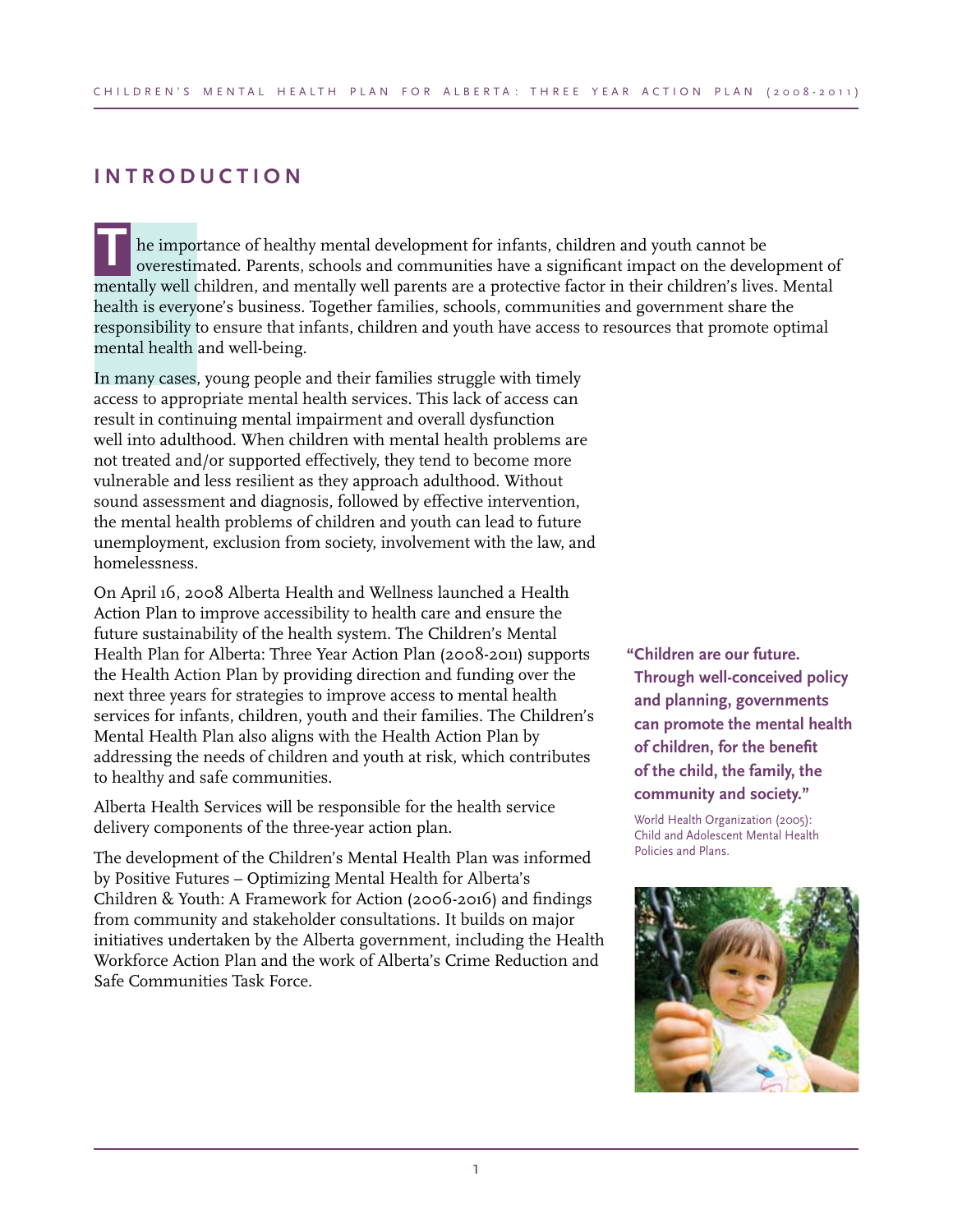### Linkages with Provincial Initiatives

**PROVINCIAL**

# **MENTAL HEALTH PLAN**

**Support and Treatment Risk Reduction Capacity Building**

#### **Children's Mental Health Action Plan**

#### **Access**

Implement co-ordinated access standards

Increase rural access

Improve transition services

#### **Children and Youth At Risk**

Increase mental health service delivery models in schools

Reduce risk factors for special populations

Early intervention strategies for infants and preschoolers at risk

#### **Health Workforce Action Plan (HWAP)**

The HWAP outlines 19 actions the Alberta government will take to increase Alberta's health workforce and make the best use of existing health-care providers to meet workforce needs today and in the years to come.

#### **Cross-Ministry Initiatives**

- Student Health
- Children and Youth with Complex Needs
- Prevention of Family Violence and Bullying
- FASD Strategy
- Alberta Mentoring Partnership (Leadership Team) Strategy
- Aboriginal Youth Suicide Prevention Strategy
- Building Mental Health Capacity in Schools (wellness, resiliency and mental health promotion)

# **Safe Communities**

- Facility-based mental health and addictions
- Enhanced access to school addictions counsellors
- Addiction Prevention in Schools
- Mobile Outreach Street Intervention
- Treatment for Perpetrators of Family Violence
- Protection of Children Abusing Drugs enhancement
- Increased treatment beds for young adults with addictions

#### **Wellness Healthy Kids Alberta!**

- Supporting healthy birth outcomes
- Achieving healthy weights
- Building resiliency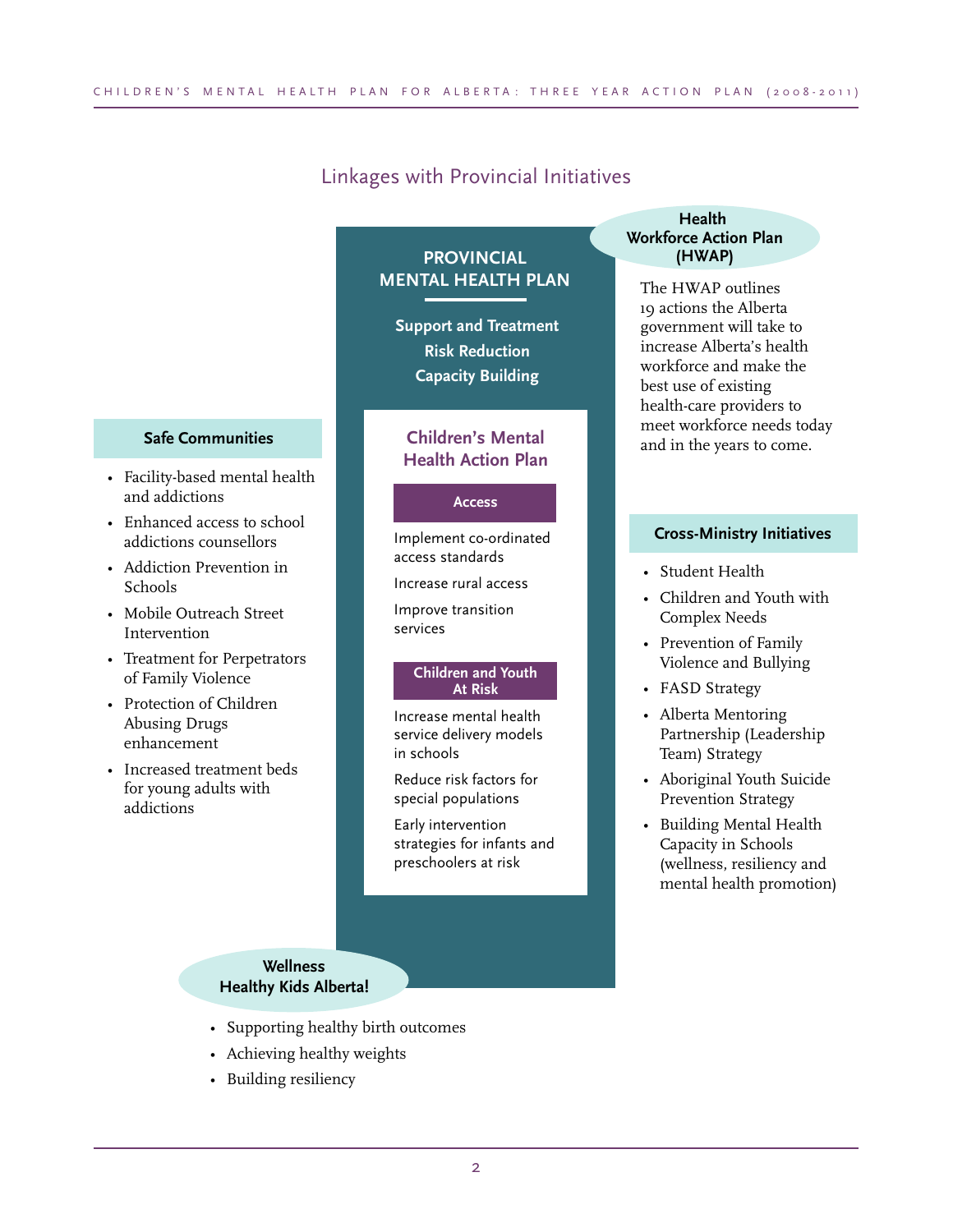The three-year action plan is also aligned with many cross-sectoral initiatives such as the Mentoring Partnership Strategic Plan, Student Health, Bullying Prevention, Aboriginal Youth Suicide Prevention, and Children and Youth with Complex Needs (see diagram on page 2 outlining linkages). Aligned with the Provincial Mental Health Plan, the three-year action plan supports a co-ordinated and collaborative approach to optimizing the mental health and well-being of infants, children and youth up to 24 years of age, as well as their families.

Actions will be taken over the next three years to advance children's mental health in Alberta through strategies that build on and enhance collaborative approaches between health services, schools and communities.

In addition to building on Mental Health Innovation Fund projects and children's mental health projects currently underway in schools and communities across the province, new initiatives will be implemented to improve access to services in rural communities and to address the needs of children and youth at risk. This includes the diverse and complex needs of Aboriginal and immigrant/refugee children and youth.

More effort also will be made to address the mental health needs of very young children and their parents prior to the development of mental health problems that can lead to difficulties throughout one's lifetime.

#### **The following principles are fundamental to the Children's Mental Health Plan for Alberta: Three Year Action Plan**

- Mental health is promoted as an essential part of infant, child and youth health.
- • Services to address the mental health needs of infants, children, youth and their families are familycentered and move systems toward greater integration in order to put the needs of families first. Parents and caregivers, and children and youth where appropriate, are involved in service planning at all levels.
- • Services across the continuum of care are provided with respect for autonomy, dignity, culture, spirituality and diversity of all infants, children, youth and their families, including addressing language barriers.
- • Partnerships are fostered with Aboriginal communities and ethnic groups because concepts of mental illness and the origins of children's emotional and behavioural difficulties vary across cultures.
- • Existing partnerships that serve infants, children, youth and their families provide the foundation for the Children's Mental Health Plan whenever possible. Strategies build on the strengths of current systems.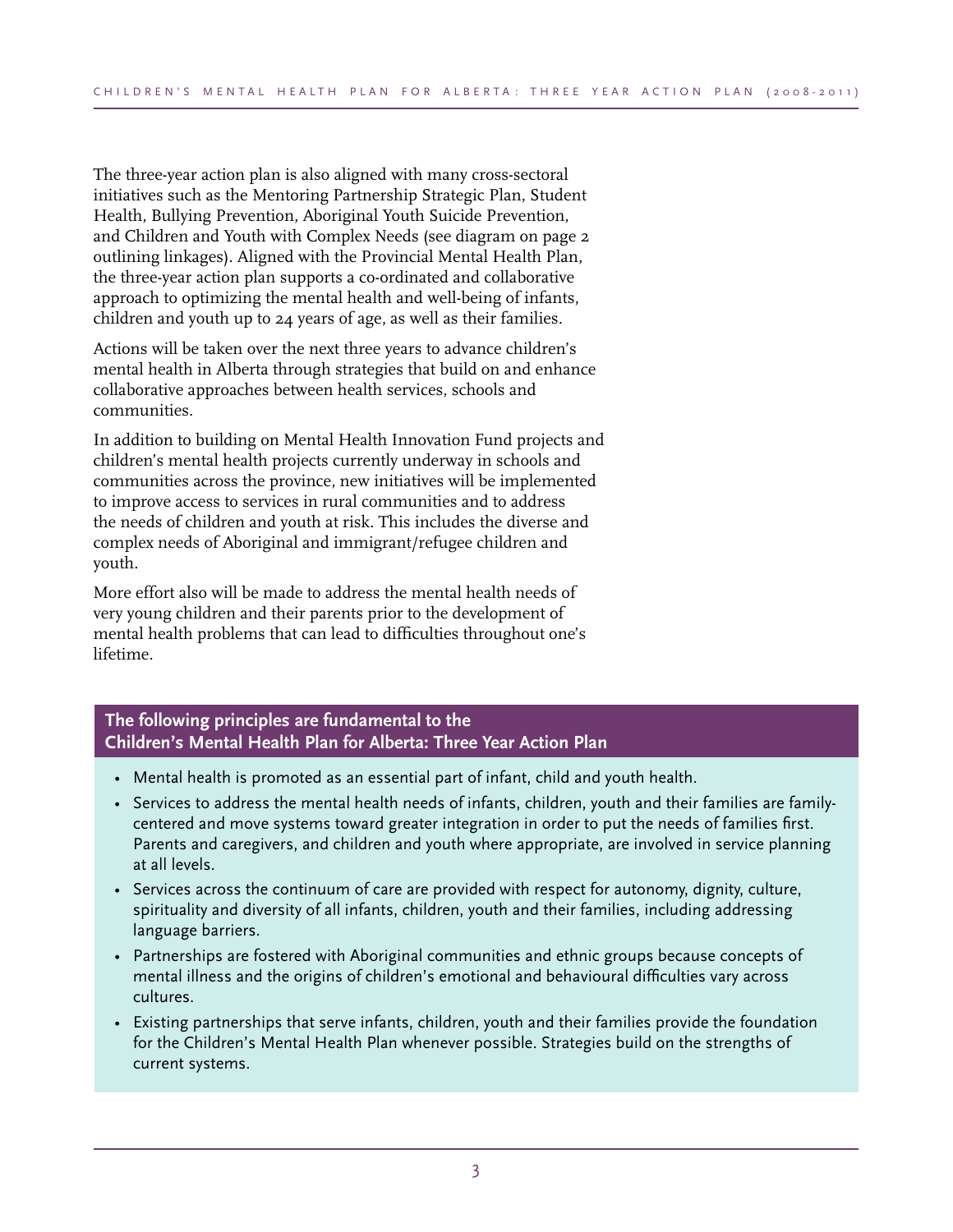# **Goal 1 : ACCESS**

*Supports Health Action Plan initiative "improving access" and Crime Reduction and Safe Communities Task Force recommendation #25: "Expand access to mental health services and treatment".*

**Improve equitable access to the full range of children's mental health services across the province and decrease children's mental health wait-times for services. This will be achieved by building local capacity and implementing innovative strategies that serve infants, children, youth and their families in their own communities where they live, learn and play.** 

#### STRATEGY 1.1

Implement access standards for children's mental health services for emergent care (within 24 hours), urgent care (within two weeks) and scheduled visits (within 30 days).

| <b>Action</b> |                                                                                                                                                                                                                                                                                               | Implementation<br><b>Timeline</b> |
|---------------|-----------------------------------------------------------------------------------------------------------------------------------------------------------------------------------------------------------------------------------------------------------------------------------------------|-----------------------------------|
| ı.            | Implement the Western Canada Waiting List (WCWL)<br>Children's Mental Health Services Prioritization Tool<br>across the province.                                                                                                                                                             | 2008-09                           |
| $\mathbf{2}$  | Increase the number of 24-hour mental health workers in<br>emergency departments in urban centres; and crisis triage<br>therapists in rural areas.                                                                                                                                            | 2008-09                           |
| 3             | Expand crisis intervention services for children and youth<br>through the addition of urgent clinics bookable within<br>two weeks, including walk-in/single-session clinics for<br>children, youth and their families. These enhancements<br>will decrease pressure on emergency departments. | 2009-10                           |
| 4             | Implement co-ordinated regional intake processes in all<br>health areas to make accessing the right service at the<br>right time easier.                                                                                                                                                      | 2008-09                           |
| 5             | Include children's mental health services in Primary Care<br>Networks.                                                                                                                                                                                                                        | 2009-10                           |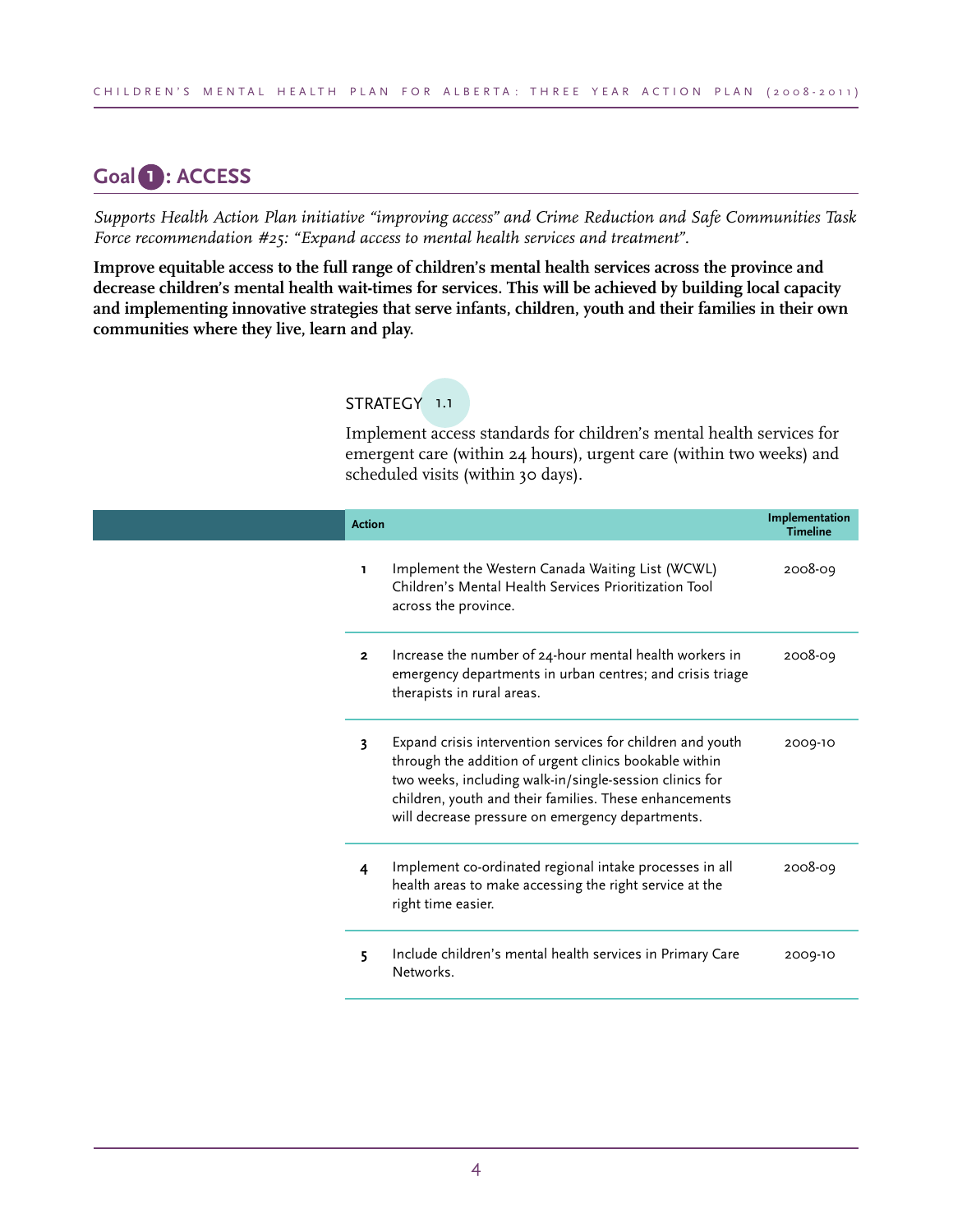### STRATEGY 1.2

Increase access to basic and specialized children's mental health services for those children and youth who reside in rural and remote areas across the province.

| <b>Action</b>  |                                                                                                                                                                                                                                                                                                                                                                                                                                                                                                                         | Implementation<br><b>Timeline</b> |                                                                                                                                                                                                                        |
|----------------|-------------------------------------------------------------------------------------------------------------------------------------------------------------------------------------------------------------------------------------------------------------------------------------------------------------------------------------------------------------------------------------------------------------------------------------------------------------------------------------------------------------------------|-----------------------------------|------------------------------------------------------------------------------------------------------------------------------------------------------------------------------------------------------------------------|
| 6              | Establish and/or enhance Community Geographic<br>Teams (mobile mental health teams) to provide an<br>array of mental health services for children, youth and<br>their families in rural and remote areas of the province.<br>Services provided by the teams will include face-to-<br>face clinical work and clinical work through the use of<br>tele-conferencing equipment.                                                                                                                                            | 2009-10                           |                                                                                                                                                                                                                        |
| $\overline{7}$ | Increase clinical consultation and education in rural and<br>remote areas of the province, using models developed<br>by CASA (Child, Adolescent and Family Mental Health)<br>and Healthy Minds/Healthy Children for mentoring<br>and skill development in the area of children's mental<br>health treatment, including co-occurring addictions.<br>Development of these skills, over time, will reduce the<br>need for children and youth to be sent to urban centres for<br>treatment, thereby improving local access. | 2009-10                           | In 2003, adolescent girls                                                                                                                                                                                              |
| 8              | Provide provincial funding for CASA specialized inpatient<br>mental health beds for children and youth referred from<br>northern Alberta (previously fee-for-service beds). An<br>additional 730 bed nights will be funded in 2008-09. When<br>the new facility opens in Sherwood Park, funding will<br>be provided for 2,190 new bed nights, adding treatment<br>capacity for approximately 20 more adolescents per year.                                                                                              | 2008-09                           | aged 15 to 19 had the highest<br>number and rate of hospital<br>admissions for attempted<br>suicide and self-inflicted injury<br>of any other group.<br>Source: Alberta Centre for Injury Control &<br>Research, 2006. |
| 9              | Complete a provincial assessment of the need for<br>community-based group homes in rural regions that<br>provide up to three-month assessment and treatment<br>services for youth with severe mental health/behavioural<br>problems; and short-term respite for youth in crisis.                                                                                                                                                                                                                                        | 2008-09                           |                                                                                                                                                                                                                        |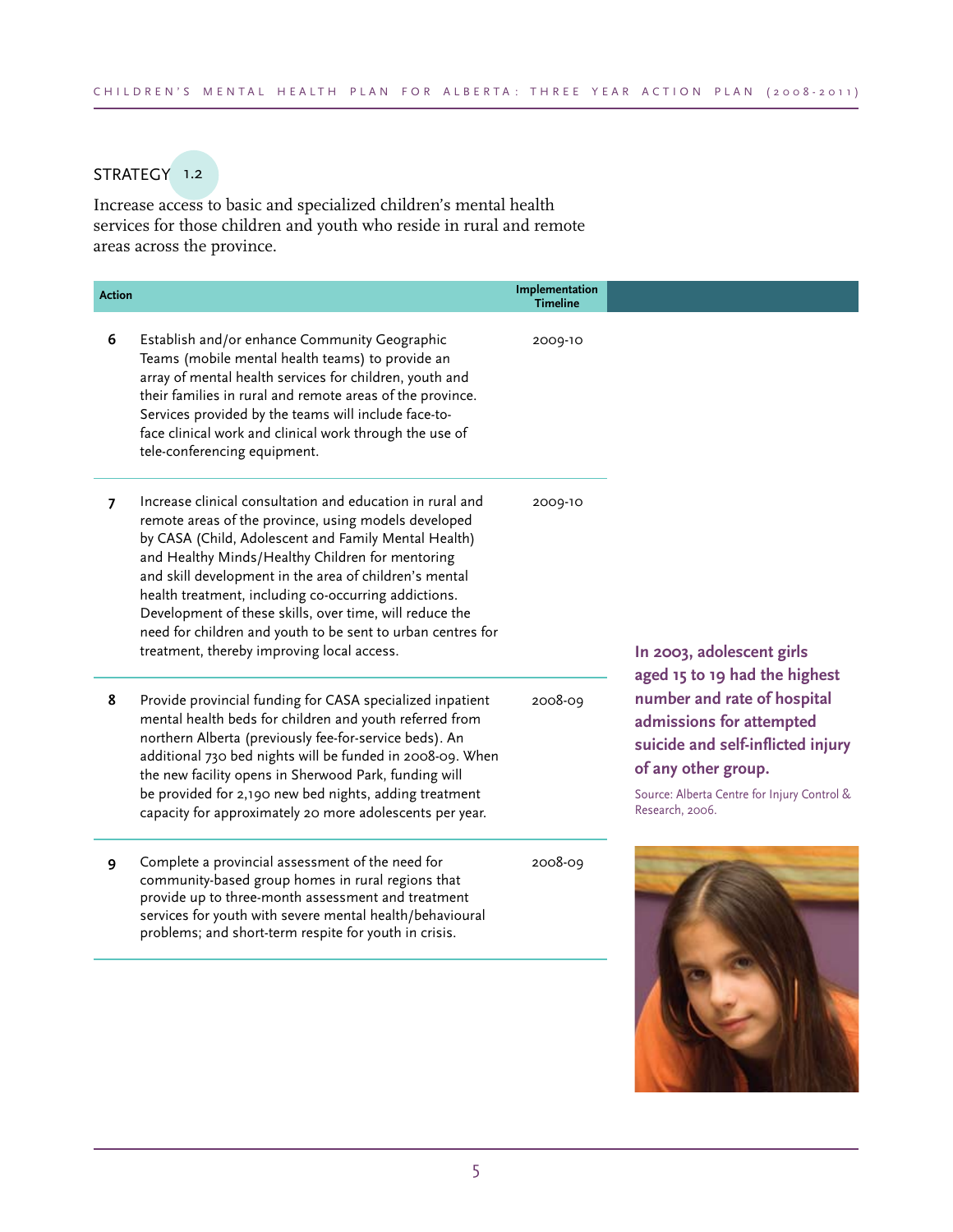# STRATEGY 1.3

Enhance and strengthen collaboration and co-ordination of services for children and youth during their transition from psychiatric inpatient care to the community, including family and school support.

|                                                                                                             | <b>Action</b> |                                                                                                                                                                                                                                                                                                                                                                                                                                                                                                                                                            | Implementation<br><b>Timeline</b> |
|-------------------------------------------------------------------------------------------------------------|---------------|------------------------------------------------------------------------------------------------------------------------------------------------------------------------------------------------------------------------------------------------------------------------------------------------------------------------------------------------------------------------------------------------------------------------------------------------------------------------------------------------------------------------------------------------------------|-----------------------------------|
|                                                                                                             | 10            | Establish and/or enhance Community Extension Teams in<br>Lethbridge, Calgary, Red Deer and Edmonton to provide<br>support to children, youth and their families during the<br>transition from inpatient programs to the community.<br>This will include home and school visits and community<br>supports. These types of teams currently exist for adults<br>and provide short-term intensive mental health outreach<br>services to people with mental health problems who are<br>at risk of deterioration during critical treatment transition<br>points. | 2009-10                           |
| fiscal year,<br>in Alberta<br>f 18 accessed<br><b>nental</b> health                                         | 11.           | Develop and implement follow-up protocols between<br>health services and Child and Family Services Authorities,<br>Delegated First Nations Agencies, schools and other<br>community agencies to facilitate continuity of care from<br>hospital/specialized services to the community, wherever<br>that community might be.                                                                                                                                                                                                                                 | 2008-09                           |
| oes not<br>health services<br>ar by regional:<br>nunity mental<br>nd other<br>ncies.<br>Aanagement, Alberta | 12            | Develop a Transitional Youth Service in Edmonton and<br>Calgary for youth aged 16 to 24 who are often underserved<br>as they transition from adolescence to adulthood. This<br>will include specific services for difficult to serve clients<br>in this age range, including youth with severe emotional/<br>behavioural disorders and/or severe and persistent mental<br>health problems, and those who need to transition into<br>multiple adult services.                                                                                               | 2009-10                           |

**In the 2005-06 f 58,387 children i** under the age of **physicians for m** services. This do **include mental h provided that ye hospitals**, comm **health clinics, and community agen** 

Source: Information M Mental Health Board.

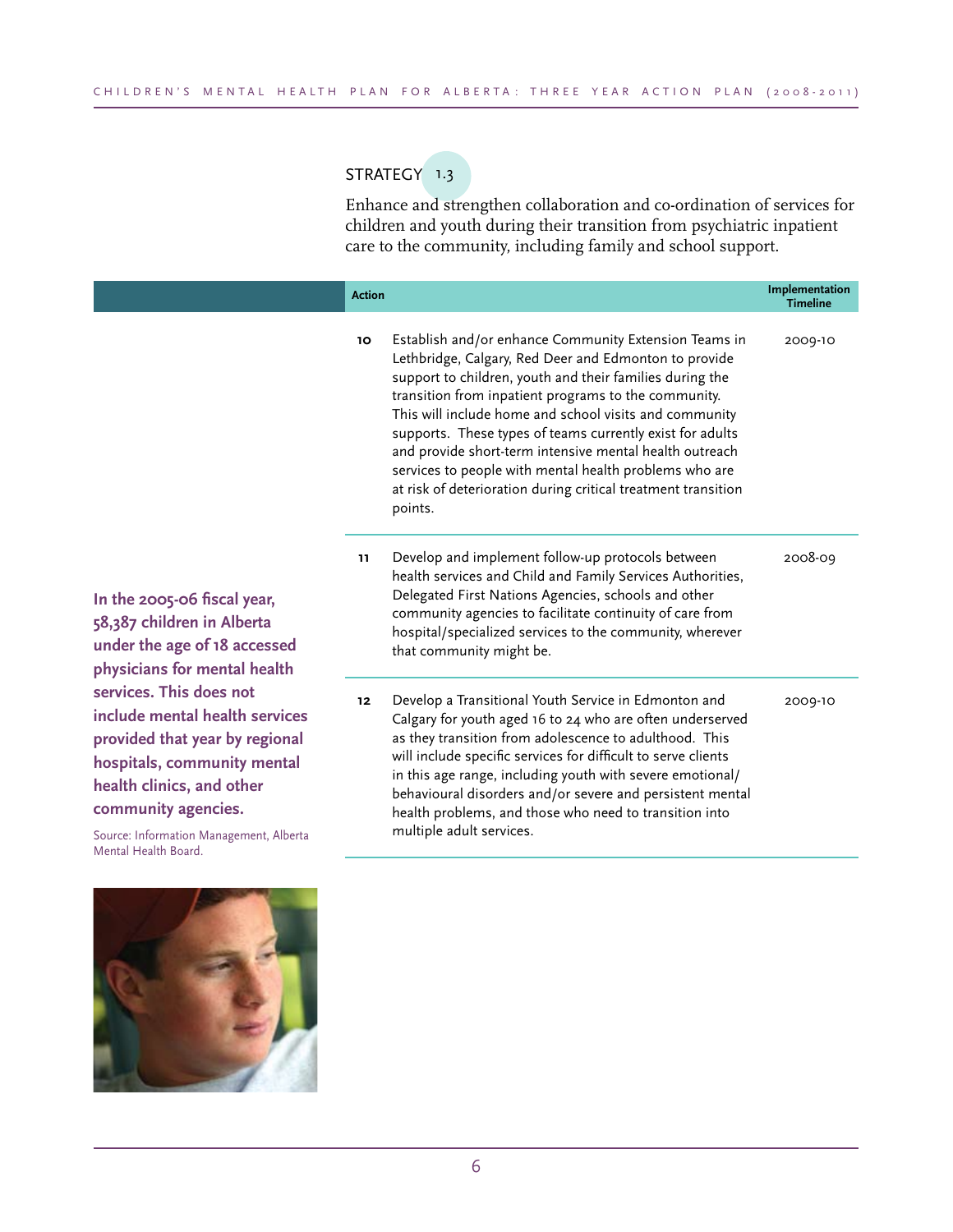# **Goal 2 : CHILDREN AND YOUTH AT RISK**

*Supports Health Action Plan initiative "healthy and safe communities" and Crime Reduction and Safe Communities Task Force recommendation #29: "Partner with Alberta's First Nations and the federal government to jointly develop pilot projects designed to build safer communities, reduce crime and address the needs of community members at risk".*

**Improve access to effective and innovative services across the mental health continuum through innovative partnerships between health areas, schools and community agencies. This includes prevention, early intervention, treatment and supports that address the needs of children and youth at risk, including the needs of Aboriginal and immigrant/refugee children and youth.** 

#### STRATEGY 2.1

Increase the number of innovative mental health service delivery practices/models in schools that address the needs of children and youth at risk, using collaborative partnerships and joint decisionmaking between health services and schools.

| <b>Action</b> |                                                                                                                                                                                                                                                                                                                                                                                                                                                                        | Implementation<br><b>Timeline</b> |
|---------------|------------------------------------------------------------------------------------------------------------------------------------------------------------------------------------------------------------------------------------------------------------------------------------------------------------------------------------------------------------------------------------------------------------------------------------------------------------------------|-----------------------------------|
| 13            | Building on the Community Mental Health Capacity<br>Building in Schools projects, establish and/or enhance<br>partnerships between health jurisdictions and school<br>authorities to implement children's mental health service<br>models that are located in schools. Models will be unique<br>to the needs of each community and may include such<br>service providers as mental health/addictions therapists,<br>family school liaison workers and success coaches. | 2008-09                           |
| 14            | Increase the availability of centralized learning treatment<br>classrooms with specialized, evidence-based, and<br>strength-focused treatment for children and youth with<br>severe mental health problems.                                                                                                                                                                                                                                                            | 2009-10                           |
| 15            | Provide Mental Health First Aid training to teachers<br>throughout the province. Mental Health First Aid is a<br>promising and evidence-based program to improve<br>mental health literacy, developed by the Centre for Mental<br>Health Research in Australia.                                                                                                                                                                                                        | 2009-10                           |
| 16            | Provide funding to Safe and Caring Schools to expand peer<br>support models in schools.                                                                                                                                                                                                                                                                                                                                                                                | 2008-09                           |
|               |                                                                                                                                                                                                                                                                                                                                                                                                                                                                        |                                   |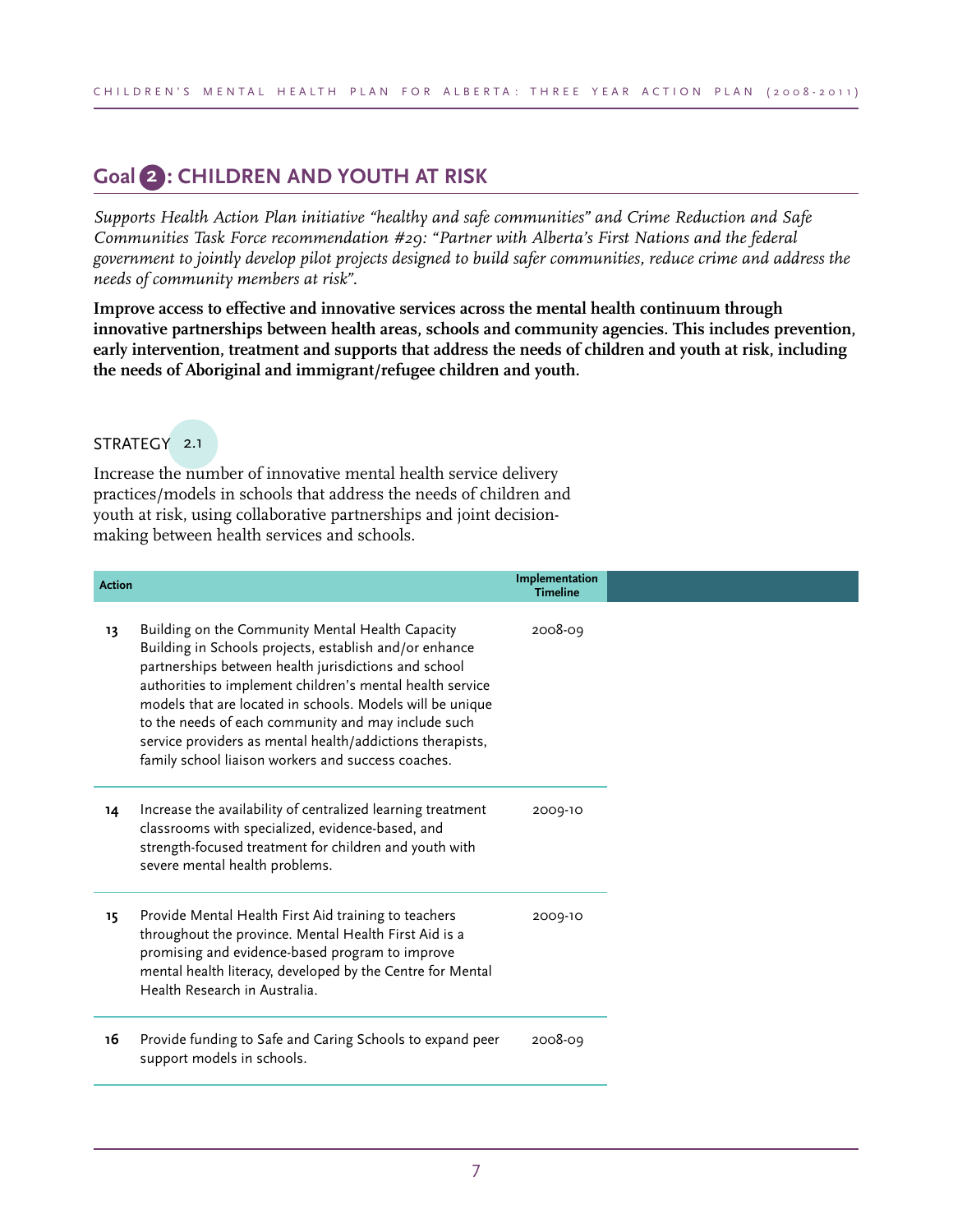## STRATEGY 2.2

Reduce risk factors associated with poor mental health in populations at risk through innovative targeted strategies in children's mental health.

|                                                                                                                                                   | <b>Action</b> |                                                                                                                                                                                                                                                                                                          | Implementation<br><b>Timeline</b> |
|---------------------------------------------------------------------------------------------------------------------------------------------------|---------------|----------------------------------------------------------------------------------------------------------------------------------------------------------------------------------------------------------------------------------------------------------------------------------------------------------|-----------------------------------|
|                                                                                                                                                   | 17            | Implement a culturally sensitive post traumatic stress<br>disorder treatment service for immigrant and refugee<br>children and their families in Calgary, in partnership<br>with settlement agencies. This type of program exists in<br>Edmonton through the Edmonton Mennonite Centre for<br>Newcomers. | 2008-09                           |
|                                                                                                                                                   | 18            | Expand home visitation services for vulnerable families<br>across the province using the model implemented in<br>Palliser, Chinook and Northern Lights.                                                                                                                                                  | 2009-10                           |
| In the 2006-07 fiscal year,<br>the approximate wait-time<br>for children's mental health<br>services in Alberta was 11<br>weeks. Access standards | 19            | Increase the number of consultants in mental health<br>consultant programs on pediatric medical units in the<br>Stollery Children's Hospital and Alberta Children's<br>Hospital.                                                                                                                         | 2008-09                           |

**the approximate wait-time for children's mental health services in Alberta was 11 weeks. Access standards for children's mental health services have been developed, with targets set for the next three years.**

Source: Information Management, Alberta Mental Health Board.

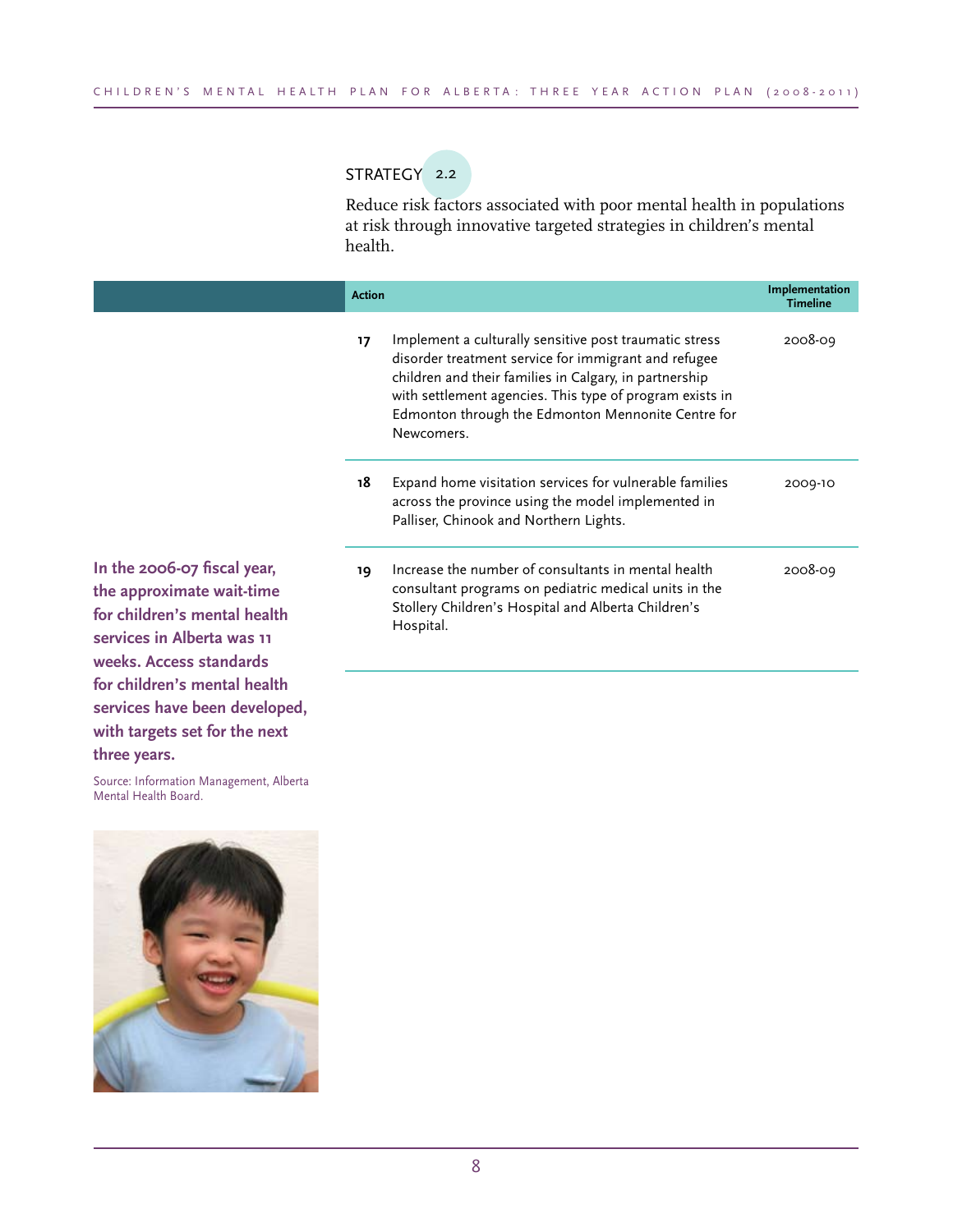# STRATEGY 2.3

Enhance and build upon infant and preschool developmental screening and mental health intervention programs to provide early intervention to families and young children at risk for developing mental health problems.

| <b>Action</b> |                                                                                                                                                                                                                                                                                                                                                 | Implementation<br><b>Timeline</b> |  |
|---------------|-------------------------------------------------------------------------------------------------------------------------------------------------------------------------------------------------------------------------------------------------------------------------------------------------------------------------------------------------|-----------------------------------|--|
| 20            | Increase the availability of preschool (newborn to three<br>years of age) developmental screening programs with<br>timely screening for socio-emotional delays and follow-<br>up components, including assessment and intervention.<br>Screening should include the standard use of the<br>socio-emotional developmental screening tool ASQ-SE. | 2009-10                           |  |
| 21            | Increase the level of awareness in parents, families,<br>preschool programs, community health nurses and family<br>physicians of the emotional/behavioural developmental<br>stages in preschool children. This will be accomplished<br>through the development and distribution of learning<br>material such as tool boxes.                     | 2009-10                           |  |
| 22            | Implement three pilot projects to enhance and build<br>upon prenatal and at-birth screening and intervention<br>programs for families at risk (e.g. parents with mental<br>illness, mothers with prenatal and postpartum depression,<br>families experiencing addictions).                                                                      | 2009-10                           |  |
| 23            | As a pilot project, establish a multi-disciplinary infant/<br>preschool assessment intervention clinic to provide<br>comprehensive neurodevelopmental and mental health<br>services for infants and young children who have<br>experienced trauma, including foster children.                                                                   | 2008-09                           |  |

# **CONCLUSION**

The Children's Mental Health Plan for Alberta is an action plan to address mental health needs of infants, children, youth and their families over the next three years.

The 23 action items in this plan will enhance children's mental health in Alberta by improving access to services and addressing the needs of children and youth at risk.